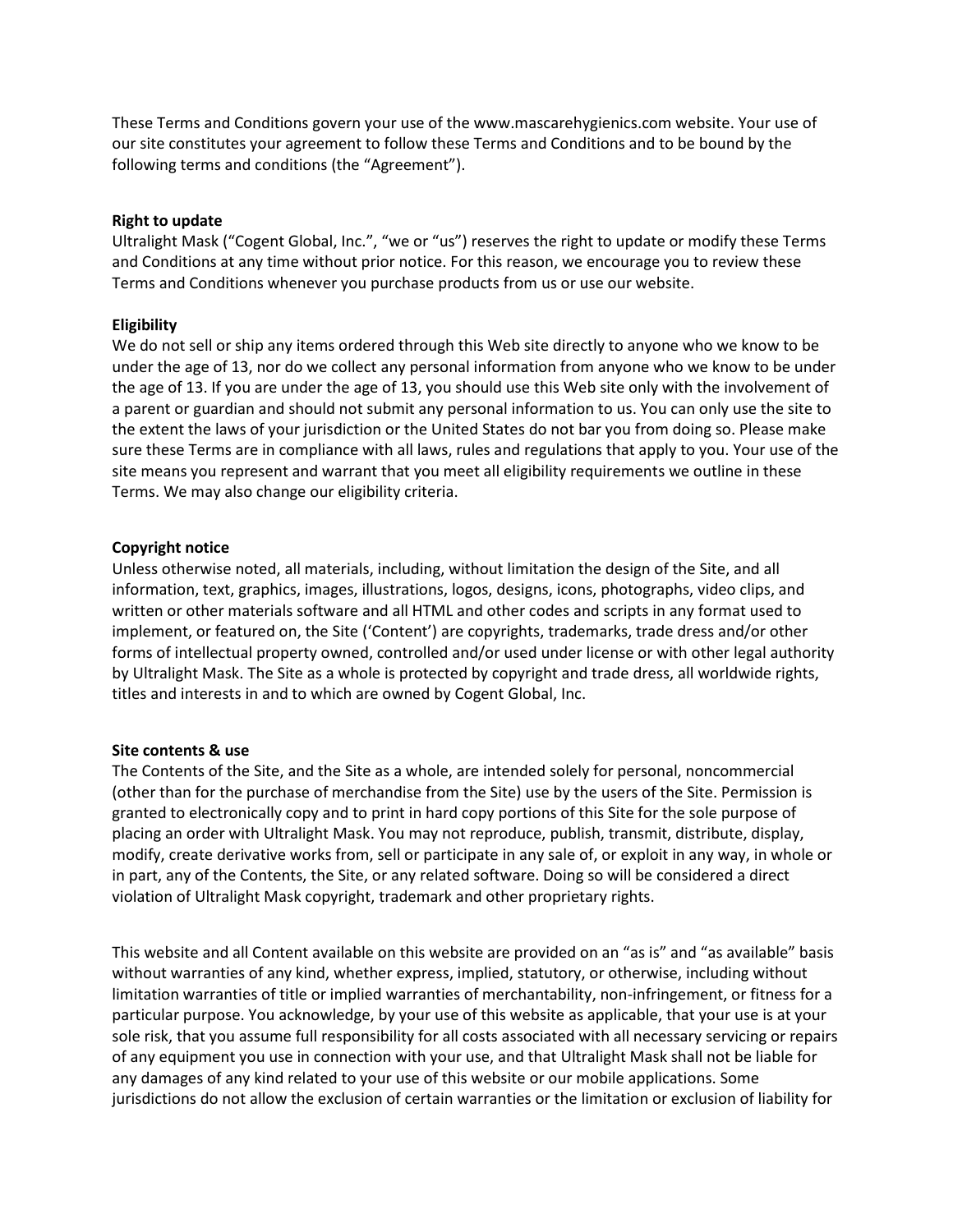damages. Accordingly, some of the above limitations and disclaimers may not apply to you. To the extent we may not, as a matter of applicable law, disclaim any warranty or limit our liability, the scope and duration of such warranty and the extent of our liability will be the minimum permitted under such law.

### **Product, pricing & other errors**

We have made every effort to display as accurately as possible the colors and features of our products on the site. From time to time there may be information on our website that contains typographical errors, inaccuracies, or omissions that may relate to product descriptions, pricing, and availability. Ultralight Mask reserves the right to correct any errors, inaccuracies or omissions and to change or update information at any time without prior notice (including after you have submitted your order).

Prices and availability of products and services are subject to change without notice. We reserve the right to revoke any stated offer and to correct any errors, inaccuracies or omissions including after an order has been submitted and whether or not the order has been confirmed and your credit card charged. If your credit card has already been charged and we cancel your order, we will issue the credit to the original form of payment. Individual bank policies dictate when this amount is credited to your account.

### **Promotional offers**

On occasion, we will give our customers special offers we refer to as "promotion code", "offer code", discount code", "code" or "special offer". This can include a gift with purchase, free shipping, manufacturer offers, or any other promotional activity associated with a product purchase. These offers may be for a limited time only.

### **User accounts**

Using certain features on the site require creating an account ("Account") & submitting personal information (including creation of a username & password used to access the account). The site's information collection & use policies are set forth in the Site's Privacy Policy, which is incorporated herein by this reference. We are not under any obligation to verify the actual identity or authority of any person using your Account. We reserve the right, in our sole discretion and without notice to you, to suspend or terminate your Account or to restrict your access to all or part of the site for any reason.

### **Order placement**

You agree to pay in full the prices for your purchases, plus any applicable taxes and duties. Certain products and services that you may be able to purchase or download through the site may be subject to additional terms and conditions presented to you during such purchase or download.

By ordering products from the site, you agree to be bound by these Terms as well as all other terms contained within the site, including but not limited to shipping policy, refunds & exchange policy, warranty policy, etc.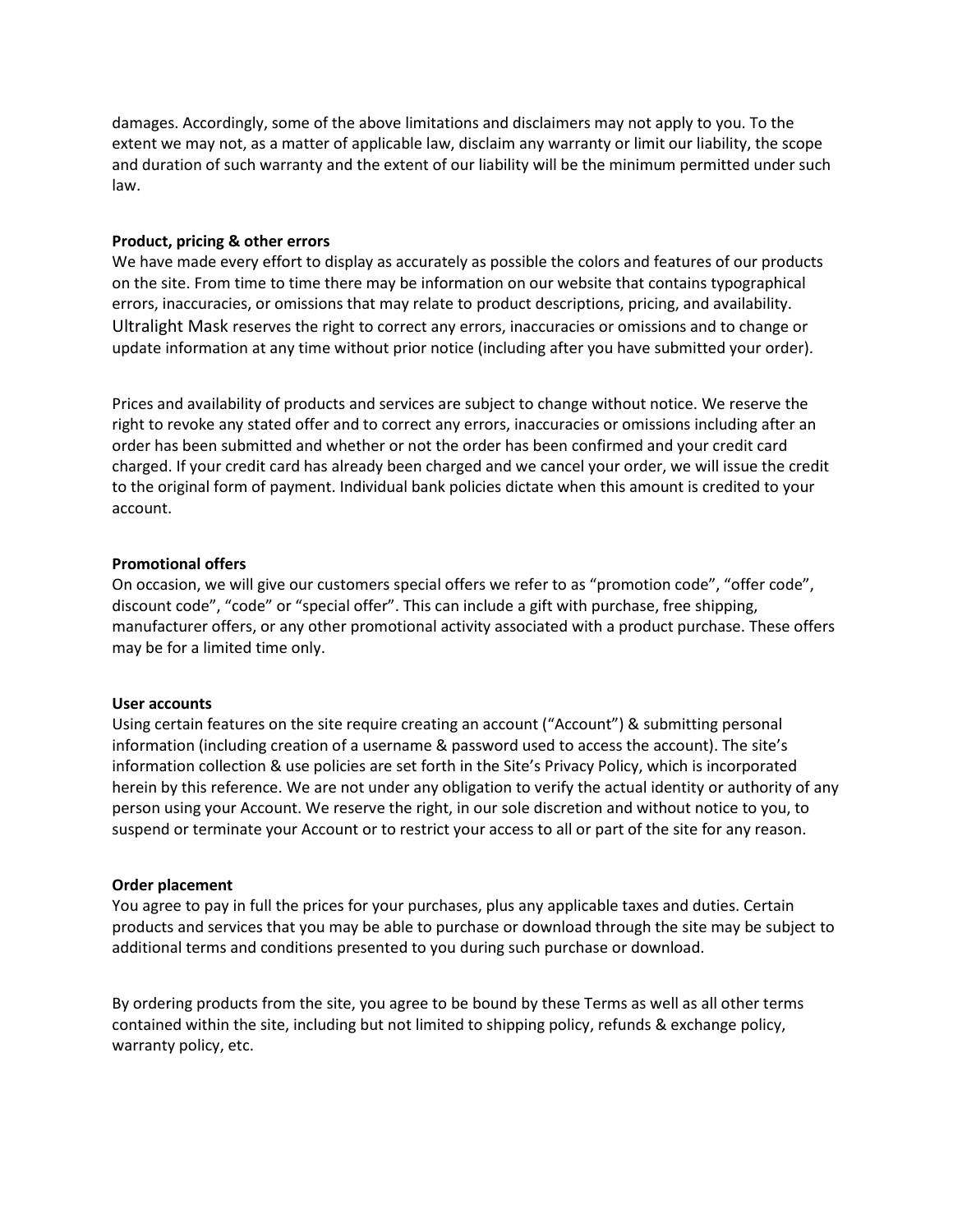#### **Order acceptance**

The receipt of an order confirmation e-mail does not constitute the acceptance of an order or a confirmation of an offer to sell. Ultralight Mask reserves the right to refuse any order you place through the site. We may, in our sole discretion, limit or cancel quantities of products purchased per person, per household or per order. These restrictions may include orders placed by or under the same account, the same credit card, the same email address, or orders that use the same promotion code, billing or shipping address. In the event that we make a change to or cancel an order, we will attempt to notify you by contacting the email and/or billing address/phone number provided at the time the order was made. Verification of information may be required prior to the acceptance of any order.

You are not permitted to resell any products or services purchased through any of the Sites for commercial purposes. If, in our sole judgment, an order appears to be placed by dealers, resellers, distributors or any other unauthorized party, we may limit or prohibit that order from being fulfilled.

By purchasing from www.mascarehygienics.com, you agree that we may share information about you and your transaction with other entities for various purposes. That may include (without limitation) to process your transaction, to operate our fraud prevention program, to collect on any unpaid debt and to obtain credit card authorization. Our information collection and use policies are set forth in the site's Privacy Policy.

### **Product availability and colors**

While we make every effort to display correct inventory stock levels, product availability on the site is not guaranteed as products may be low in stock or out of stock when an order is completed. Prices displayed on www.naturaldescaler.com are quoted in USD and are valid and effective only in the U.S.

We have made every effort to display as accurately as possible the colors of our products that appear at the Site. However, as the actual colors you see will depend on your monitor, we cannot guarantee that your monitor's display of any color will be accurate.

### **Shipping and processing**

Our shipping and processing charges are intended to compensate our company for the cost of processing your order, handling and packing the products you purchase and delivering them to you. We encourage you to also review detailed information about our shipping and processing fees.

### **Delivery/shipping guidelines**

Orders placed Monday-Friday will begin processing the next business day, excluding holidays and weekends, and will ship within 24 business hours from date of purchase. Ultralight Mask customer relations will contact you with a follow-up email if the merchandise you have selected is not currently in stock, if we need additional identification provided for credit verification, or for any other matter regarding your order.

We use USPS, UPS and FedEx as methods of shipping. Rates are calculated through an automated calculator based on the weight, dimensions, and destination of the package. Please allow up to 2-5